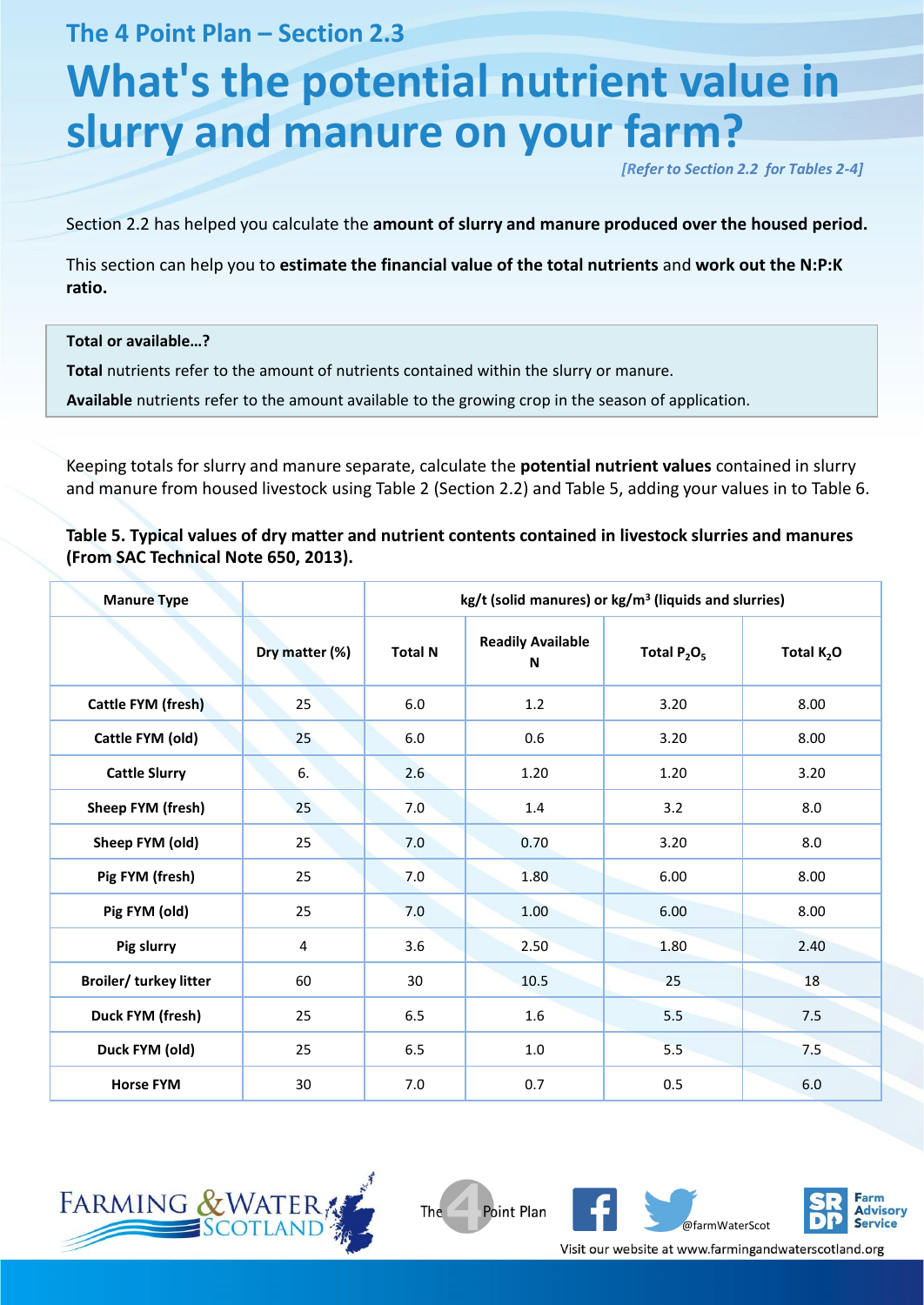## Calculating **Total N** produced by housed livestock

To calculate the Total N in slurry or manure for each livestock type, use Table 6. Two examples have been included for reference.

- Write livestock type, whether it is a slurry or manure and number of livestock in the first three columns.
- Put the volume of slurry or manure ( $m<sup>3</sup>$ ) produced per week (from Table 2), into column 4 and the number of weeks you have the livestock is housed in column 5.
- Use Table 5 to get the reference value for Total N in slurries (kg per 1  $m^3$ ) or manures (kg in 1 t) produced by 1 livestock.
- Work along the row to multiply the number of livestock by the volume of slurry or manure produced and multiply again by the number of housed weeks. Then multiply by the Total N in the slurry produced by 1 animal, putting the total in column 7.

This will give you an estimation of the Total N (kg) contained in the slurry or manure over the housed period.

| $\mathbf{1}$                            | $\overline{2}$              | 3                      | 4                                                                            | 5                         | 6                                                                                                                                | 7                                                                                 |  |
|-----------------------------------------|-----------------------------|------------------------|------------------------------------------------------------------------------|---------------------------|----------------------------------------------------------------------------------------------------------------------------------|-----------------------------------------------------------------------------------|--|
| Type of<br><b>livestock</b>             | <b>Slurry or</b><br>manure? | Number of<br>livestock | Volume of<br>slurry or<br>manure<br>(m <sup>3</sup> /week)<br>(from Table 2) | Number of<br>weeks housed | <b>Total N in slurry</b><br>(kg in $1 \text{ m}^3$ ) or in<br>manure (kg in 1<br>t) produced by 1<br>livestock (from<br>Table 5) | <b>Total N</b><br>produced (kg)<br>from manure or<br>slurry over<br>housed period |  |
| Dairy cow $($<br>9000 L milk yield)     | Slurry                      | 100                    | 0.45<br>$\mathbf{x}$                                                         | $\mathbf{x}$ 26           | $x\,2.6$                                                                                                                         | $= 3042$                                                                          |  |
| 1 Steer/heifer 3<br>to 13 months        | FYM (fresh)                 | 100                    | $x = 0.14$                                                                   | $x \quad 26$              | $x\,6.0$                                                                                                                         | $= 2184$                                                                          |  |
|                                         |                             |                        | $\mathbf x$                                                                  | $\mathbf x$               | $\mathbf{x}$                                                                                                                     | $=$                                                                               |  |
|                                         |                             |                        | X                                                                            | $\mathbf x$               | $\mathbf x$                                                                                                                      | $=$                                                                               |  |
|                                         |                             |                        | X                                                                            | $\mathbf x$               | $\mathbf x$                                                                                                                      | $=$                                                                               |  |
|                                         |                             |                        | $\mathbf x$                                                                  | $\mathbf x$               | $\mathbf x$                                                                                                                      | $=$                                                                               |  |
|                                         |                             |                        | $\mathbf x$                                                                  | $\mathbf x$               | $\mathbf x$                                                                                                                      | $=$                                                                               |  |
| *Total N produced by all livestock (kg) |                             |                        |                                                                              |                           |                                                                                                                                  |                                                                                   |  |

#### **Table 6. Total N produced from the slurry or manure for each livestock type.**

#### **Example:**

To calculate the Total N in the volume of slurry produced by 100 dairy cows (> 9000 L of milk yield):

- Multiply the number of livestock (100) by the volume of slurry produced in a week (0.45 m<sup>3</sup>/week) to get a weekly amount = **45 m<sup>3</sup>/week**.
- Multiply the weekly amount of slurry produced by livestock (45 m<sup>3</sup>/week), by the number of weeks that they are housed (26 weeks in this example). This will give the total volume of slurry produced = **1,170 m<sup>3</sup> over the housed period.**
- Multiply by the Total N in slurry (kg in 1 m<sup>3</sup>) taken from the reference Table 5 (2.6 kg/m<sup>3</sup>) by the total volume of slurry produced (1,170 m<sup>3</sup>) to work out the Total N produced from the slurry (kg) over the housed period = **3,042 kg total N produced.**

*\*Note this is the total N and has been included for illustration. Losses may occur during storage, handling and application method.*







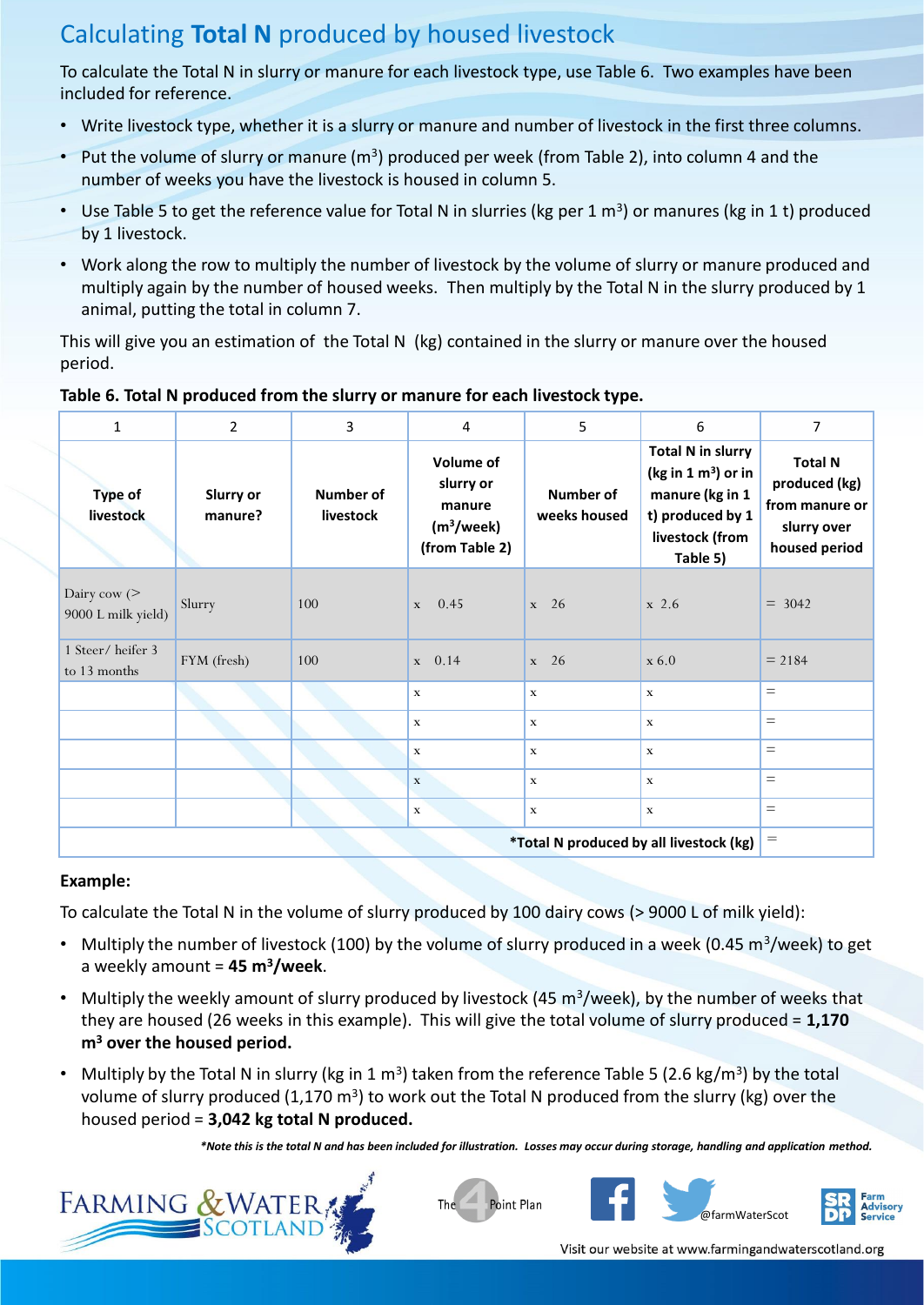## Calculating **Total P2O<sup>5</sup>** produced by housed livestock

To calculate the Total  $P_2O_5$  produced from slurries or manures for each livestock type, complete Table 7:

- Write livestock type, whether it is a slurry or manure and number of livestock in the first three columns.
- Write down the volume of slurry or manure ( $m<sup>3</sup>$ ) produced per week (From Table 2), in column 4 and the number of weeks the livestock is housed in column 5.
- Use Table 5 to get the reference value for Total P<sub>2</sub>O<sub>5</sub> in slurry (kg per 1 m<sup>3</sup>) or manures (kg in 1 t) produced by 1 livestock.
- Work along the row to multiply the number of livestock by the volume of slurry or manure produced and multiply again by the number of housed weeks.
- Multiply by the Total P<sub>2</sub>O<sub>5</sub> in the slurry produced by 1 livestock, putting the total in column 7.

This will give you an estimation of the Total  $P_2O_5$  produced (kg) from the slurry or manure over the housed period.

| $\mathbf{1}$                                  | $\overline{2}$              | $\overline{3}$                | 4                                                                                   | 5                         | 6                                                                                                                          | 7                                                                                 |
|-----------------------------------------------|-----------------------------|-------------------------------|-------------------------------------------------------------------------------------|---------------------------|----------------------------------------------------------------------------------------------------------------------------|-----------------------------------------------------------------------------------|
| Type of<br>livestock                          | <b>Slurry or</b><br>manure? | <b>Number of</b><br>livestock | <b>Volume of</b><br>slurry or<br>manure<br>(m <sup>3</sup> /week)<br>(from Table 2) | Number of<br>weeks housed | Total $P_2O_5$ in<br>slurry (kg in 1<br>$m3$ ) or in<br>manure (kg in 1<br>t) produced by<br>1 livestock<br>(from Table 5) | Total $P_2O_5$<br>produced (kg)<br>from manure<br>or slurry over<br>housed period |
| Dairy cow $($<br>9000 L milk<br>yield)        | Slurry                      | 100                           | $x$ 0.45                                                                            | x 26                      | $x\;1.20$                                                                                                                  | 1404<br>$\qquad \qquad =$                                                         |
| 1 Steer / heifer 3<br>to 13 months            | FYM (fresh)                 | 100                           | $x \, 0.14$                                                                         | x 26                      | $x\,3.2$                                                                                                                   | $= 1164.8$                                                                        |
|                                               |                             |                               | $\mathbf x$                                                                         | $\mathbf x$               | $\mathbf x$                                                                                                                | $=$                                                                               |
|                                               |                             |                               | $\mathbf x$                                                                         | $\mathbf X$               | $\mathbf x$                                                                                                                | $\equiv$                                                                          |
|                                               |                             |                               | $\mathbf X$                                                                         | $\mathbf x$               | $\mathbf x$                                                                                                                | $=$                                                                               |
|                                               |                             |                               | $\boldsymbol{X}$                                                                    | $\mathbf x$               | $\mathbf x$                                                                                                                | $=$                                                                               |
| Total $P_2O_5$ produced by all livestock (kg) |                             |                               |                                                                                     |                           |                                                                                                                            |                                                                                   |

#### **Table 7. Total P2O<sup>5</sup> produced from the slurry or manure for each livestock type.**





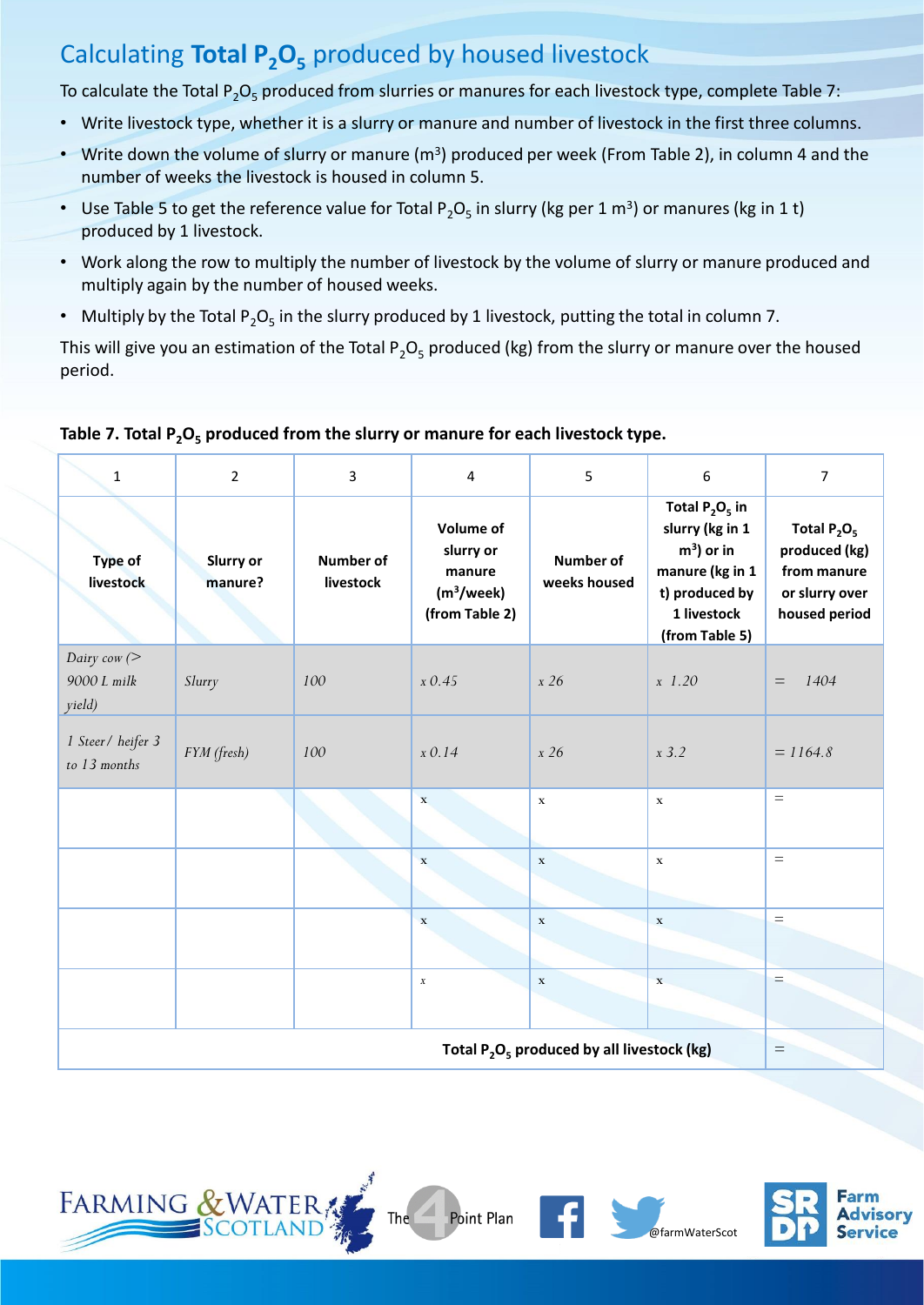### Calculating **Total K2O** produced from housed livestock

To calculate the Total K<sub>2</sub>O produced from slurries or manures for each livestock type, use Table 8.

- Record livestock type, whether it is slurry or manure and the number of livestock in the first three columns.
- Write down the volume of slurry or manure (m<sup>3</sup>) produced per week (from Table 2), into column 4 and the number of weeks the livestock is housed in column 5.
- Use Table 5 to get the reference value for Total K<sub>2</sub>O in slurries (kg per 1 m<sup>3</sup>) or manures (kg in 1 t) produced by 1 livestock.
- Working across the row, multiply the number of livestock by the volume of slurry or manure produced and multiply again by the number of housed weeks.
- Multiply by the Total  $K_2O$  in the slurry produced by 1 livestock, putting the total in column 7.

This will give you an estimation of the Total K<sub>2</sub>O produced (kg) from the slurry or manure over the housed period.

| $\overline{1}$                                        | $\overline{2}$       | 3                      | $\overline{4}$                                             | 5                         | 6                                                                                                                        | $\overline{7}$                                                                              |
|-------------------------------------------------------|----------------------|------------------------|------------------------------------------------------------|---------------------------|--------------------------------------------------------------------------------------------------------------------------|---------------------------------------------------------------------------------------------|
| <b>Type of</b><br>livestock                           | Slurry or<br>manure? | Number of<br>livestock | Volume of<br>slurry or<br>manure $(m^3)$<br>(from Table 2) | Number of<br>weeks housed | Total $K_2O$ in<br>slurry (kg in 1<br>$m3$ ) or in<br>manure (kg in 1<br>t) produced by<br>1 livestock<br>(from Table 5) | Total $K_2O$<br>content of<br>slurry or<br>manure<br>produced (kg)<br>over housed<br>period |
| Dairy $\cos$ ><br>9000 L milk<br>yield)               | Slurry               | 100                    | $x \, 0.45$                                                | x 26                      | $\boldsymbol{\mathrm{x}}$ 6.00                                                                                           | $= 7020$                                                                                    |
| 1 Steer/heifer 3<br>to 13 months                      | FYM (fresh)          | 100                    | $x$ 0.14                                                   | x 26                      | x 8.0                                                                                                                    | $= 2912$                                                                                    |
|                                                       |                      |                        | $\mathbf X$                                                | $\mathbf{x}$              | $\mathbf x$                                                                                                              | $=$                                                                                         |
|                                                       |                      |                        | $\mathbf X$                                                | $\mathbf{x}$              | $\mathbf x$                                                                                                              | $\equiv$                                                                                    |
|                                                       |                      |                        | $\mathbf{X}$                                               | $\mathbf x$               | $\mathbf x$                                                                                                              | $\equiv$                                                                                    |
|                                                       |                      |                        | $\mathbf X$                                                | $\mathbf x$               | $\mathbf{x}$                                                                                                             | $\hspace*{0.4em} = \hspace*{0.4em}$                                                         |
| Total K <sub>2</sub> O produced by all livestock (kg) |                      |                        |                                                            |                           |                                                                                                                          |                                                                                             |

#### **Table 8. Total K2O produced from the slurry or manure for each livestock.**







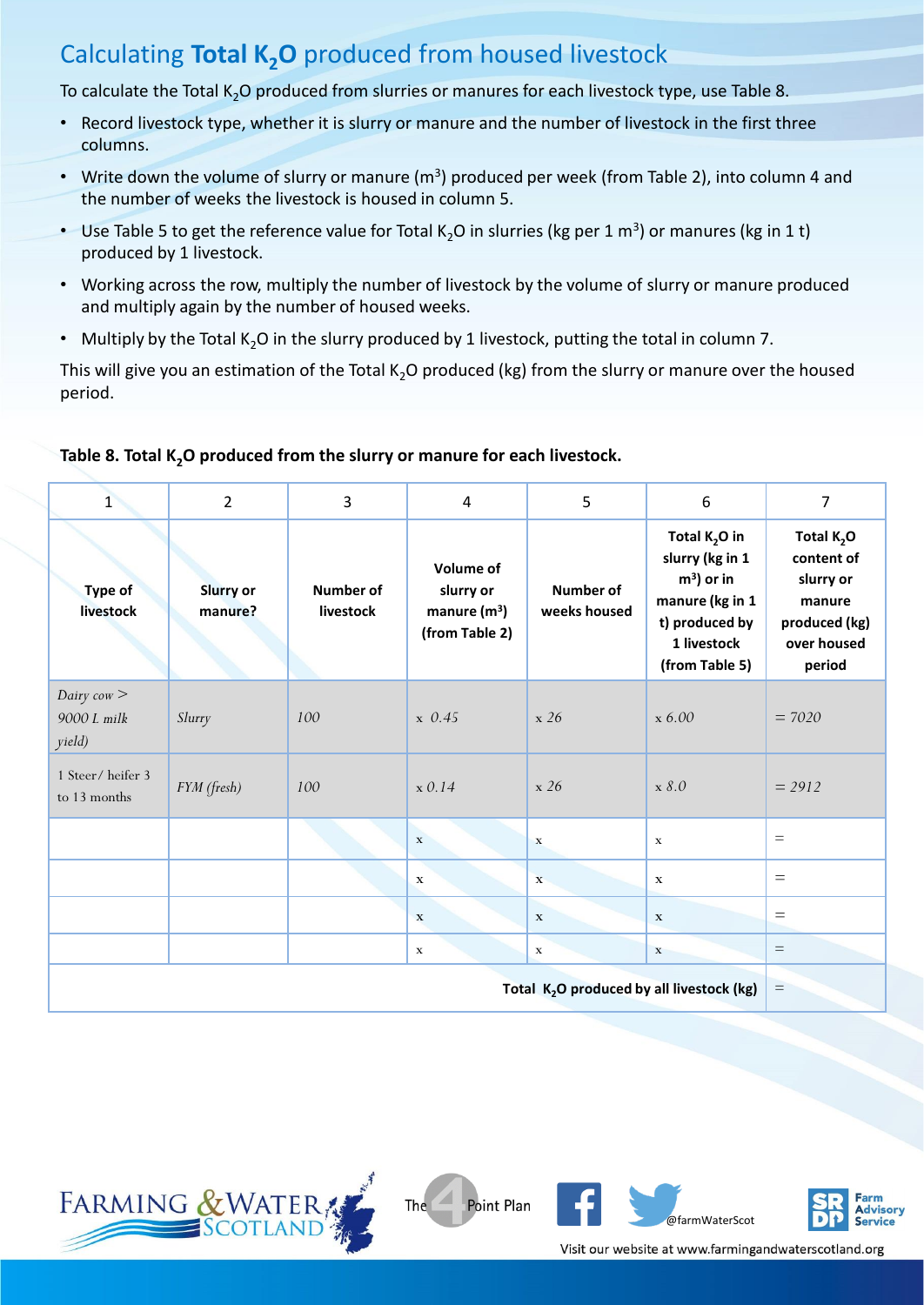# Converting Total  $P_2O_5$  to Total P and Total K<sub>2</sub>O to Total K

Using Table 9, write in the Total N (from Table 6), Total P<sub>2</sub>O<sub>5</sub> (from Table 7) and Total K<sub>2</sub>O (from Table 8) of the various slurries and manures produced.

- Write down the type of livestock and manure or slurry in the first two columns.
- From Table 6, write the Total N content for that livestock in kg in column 3.
- From Table 7, write the Total  $P_2O_5$  (kg) for each livestock type into the column 4.
- From Table 8, write the Total  $K_2O$  (kg) content into column 6.

The Total P and Total K contents must be calculated first before calculating the N:P:K ratio:

- Multiply the Total P<sub>2</sub>O<sub>5</sub> content for each livestock type by 0.436 and write it in column 5 to give the Total P content of the slurry or manure.
- The Total K can be calculated by multiplying the Total K<sub>2</sub>O value in column 6 by 0.830 and written in column 7.

#### **Table 9. Total nutrients and NPK ratio produced from the slurry or manure for each livestock.**

| $\mathbf{1}$              | $\overline{2}$ | 3                       | $\overline{4}$          | 5                    | 6                       | $\overline{7}$                        | 8                           |
|---------------------------|----------------|-------------------------|-------------------------|----------------------|-------------------------|---------------------------------------|-----------------------------|
| Type of                   | Slurry or      | <b>Total N</b>          | Total $P_2O_5$          | <b>Total P</b>       | Total $K_2O$            | Total K                               | Ratio of NPK                |
| livestock                 | manure?        | content of<br>slurry or | content of<br>slurry or | content<br>(multiply | content of<br>slurry or | content<br>(multiply K <sub>2</sub> O | from columns<br>3, 5 and 7) |
|                           |                | manure                  | manure                  | $P_2O_5$ value by    | manure                  | value by                              | (divide by                  |
|                           |                | produced                | produced                | 0.436)               | produced                | 0.830)                                | smallest                    |
|                           |                | (kg) (From              | (kg) (From              |                      | (kg) (From              |                                       | value)                      |
|                           |                | Table 6)                | Table 7)                |                      | Table 8)                |                                       |                             |
| Dairy cow                 |                |                         |                         |                      |                         |                                       |                             |
| $(> 9000 L \text{ milk})$ | Slurry         | 3042                    | 1404                    | 612.1                | 7020                    | 582.6                                 | 4.97:1:9.5                  |
| yield)                    |                |                         |                         |                      |                         |                                       |                             |
|                           |                |                         |                         |                      |                         |                                       |                             |
| 1 Steer/heifer            | FYM (fresh)    | 2184                    | 1164.8                  | 507.85               | 2912                    | 2416.96                               | 4.3:1:4.76                  |
| 3 to 13 months            |                |                         |                         |                      |                         |                                       |                             |
|                           |                |                         |                         |                      |                         |                                       |                             |
|                           |                |                         |                         |                      |                         |                                       |                             |
|                           |                |                         |                         |                      |                         |                                       |                             |
|                           |                |                         |                         |                      |                         |                                       |                             |
|                           |                |                         |                         |                      |                         |                                       |                             |
|                           |                |                         |                         |                      |                         |                                       |                             |
|                           |                |                         |                         |                      |                         |                                       |                             |
|                           |                |                         |                         |                      |                         |                                       |                             |
|                           |                |                         |                         |                      |                         |                                       |                             |
|                           |                |                         |                         |                      |                         |                                       |                             |
| <b>Total nutrients</b>    |                |                         |                         |                      |                         |                                       |                             |
| produced by all           |                | $\qquad \qquad =$       | $\qquad \qquad =$       | $=$                  | $\!=$                   | $\!\!\!=\!\!\!$                       |                             |
| livestock types           |                |                         |                         |                      |                         |                                       |                             |



Point Plan The



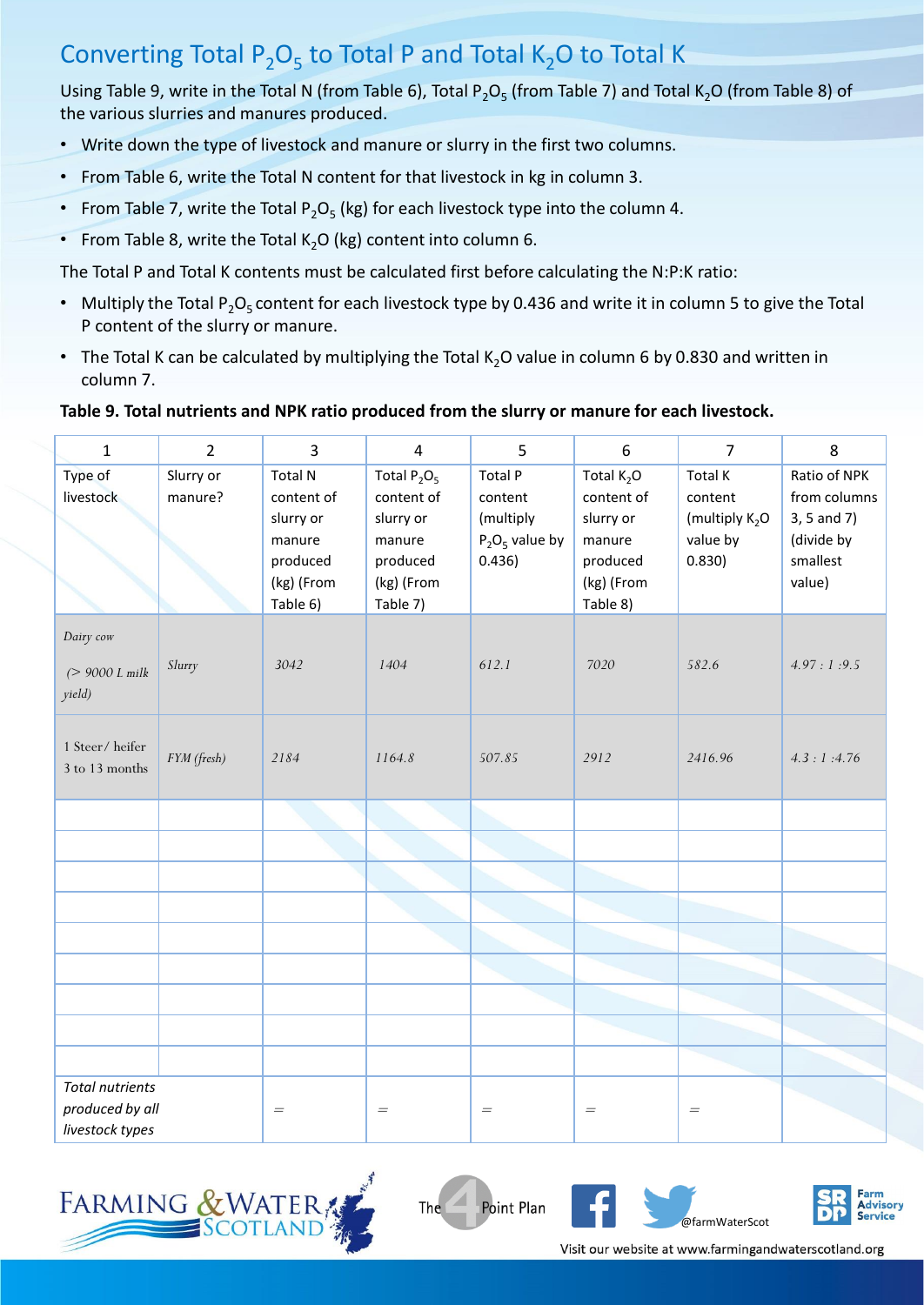#### **Example:**

In the example, dairy cow (> 9000 L milk yield) slurry production contained the following nutrients (kg):

- Total N (Table 6) = **3,042**
- Total P<sub>2</sub>O<sub>5</sub> (Table 7) = **1,404**
- Total K<sub>2</sub>O (Table 8) =  $7.020$

These are written into Table 9 in columns 3, 4 and 6. To calculate the Total P and Total K content of the slurry (kg):

- Multiply the Total P<sub>2</sub>O<sub>5</sub> value in column 4 (1,404) by 0.436 to give a value for Total P = 612.1.
- Next, multiply the Total K<sub>2</sub>O in column 6 (7,020) by 0.830 to get the Total K value =  $5,826.6$

For this example, the table should contain:

- Total N (column 3) = **3,042.**
- Total P (column 5) = **612.1.**
- Total K (column 7) = **5,826.6.**

### Working out N:P:K ratios

To calculate the N:P:K ratio of the slurry or manure for each livestock type, look at all three values in columns 3, 5 and 7 and find the smallest number. To get the ratio, divide them all by the smallest number. In this example, the smallest value is for the Total P at 612.1. Divide the Total N, P and K values by 612.1 as shown here:

- Total N (column 3) = 3,042 / 612.1 = **4.97.**
- Total P (column 5) = 612.1 / 612.1 = **1.**
- Total K (column 7) = 5,826.6 / 612.1 = **9.5.**

Therefore the slurry NPK ratio is **4.97 : 1 : 9.5** This ratio can be written in column 8 in Table 9.

Your figures in Table 9 now provide a useful estimate of the potential total N, P<sub>2</sub>O<sub>5</sub> and K<sub>2</sub>O and Total P and K produced by your housed livestock along with N:P:K ratios of different livestock slurries and manures.

### Estimating financial value of total nutrients

- To estimate the financial value of the nutrients take the **total** P value and;
- multiply this by the cost of P per kg (around 68p/kg  $P_2O_5$  at current prices).

This gives the purchase cost of the equivalent amount of P fertiliser. Use the same method to estimate K, using the price per kg (around  $45p/kg K<sub>2</sub>O$  at current prices).

Often, **all crop requirements for P and K** can be met through **wise slurry and manure application**, saving on your fertiliser bill. Calculations for estimation of **available N** have not been included in the tables, as many factors can influence these levels.